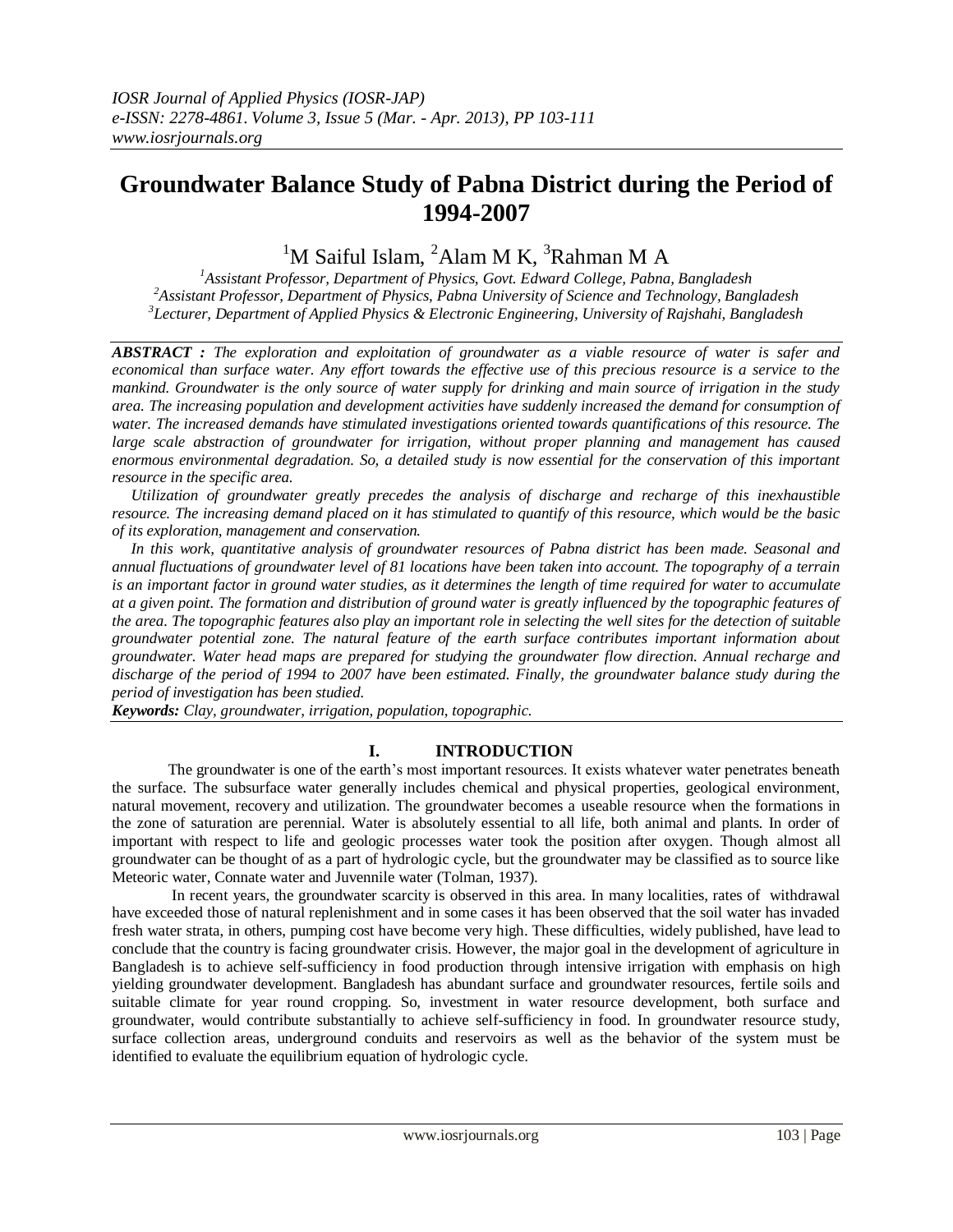## **II. GENERAL FEATURES OF THE STUDY AREA**

 The study area, Pabna district, is located in the south-eastern corner of greater Rajshahi division (Fig.1).The area comprises nine upazillas covering 2371.50 Sq.Km. The two major rivers, the Padma and the Jamuna flowing along the boundaries of the study area are sustaining the environmental balance and socio-economic development. The entire study area is almost a plain land of an average elevation of 14m whereas the northwestern part is slightly more elevated with maximum elevation of 22m.The investigated area is located in the shelf region zone of Bangladesh and was formed by the deposition of sediments carried by the river Padma and its tributaries in the Pleistocene age. The alluvium is composed of clay and sand of different grains. The overall soil quality is very much suitable for groundwater potential. The topmost formation, composed of clay and silt, is underlain by fine, medium and coarse sand. The aquifer system in the investigated area may be schematized into an aquifer of variable thickness.



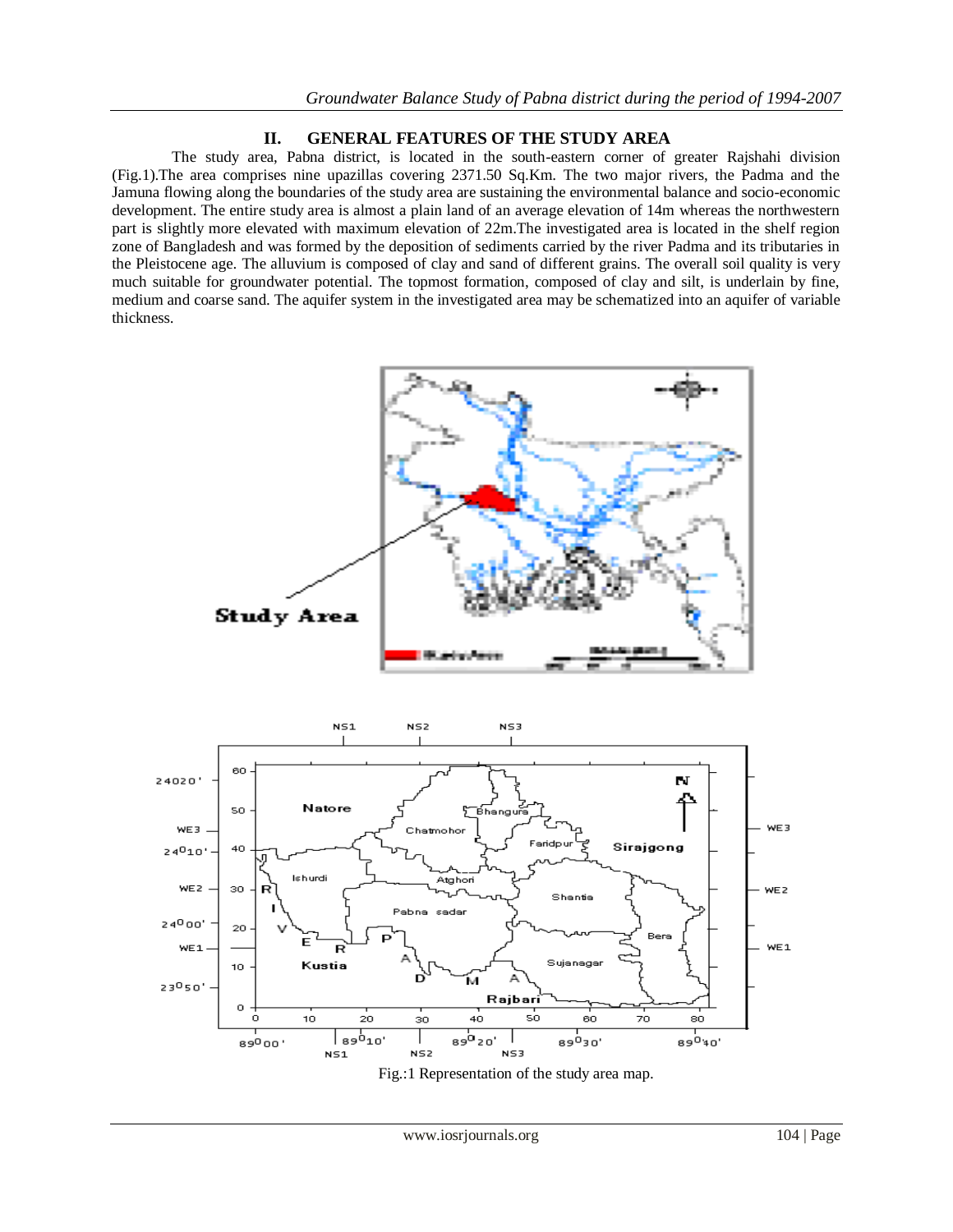

Fig.2: Distribution of static water level measuring points in the study area.

# **III. MATERIALS and METHODS**

The successful implication of any research work largely depends not only on the availability and quality of data but also on the methodology. The present research has conducted through data acquisition, analysis and integrated hydro-geological approach. The static water level information is an important key for measuring annual discharge and recharge. So proper management of groundwater chiefly based on the observation of the static water level collected from various locations situated on the investigated area. In this connection, the static water level data of 81 locations during the period of 1994-2007 have been collected from Panasi Project of Pabna district (Fig.2).

 For the quantitative assessment of annual recharge and discharge, the water level fluctuations are accounted for both dry and rainy seasons. Borehole information would provide valuable information of subsurface water bearing formations and helps to estimate the different hydro-geological parameters. Finally, the computer simulation of the estimated hydro-geological parameters and lithological information would provide a model of the groundwater regime.

 About 300 borehole data were collected from various organizations, The "Panasi Project" under BADC, the Soil Research Institute, Bangladesh Water Development Board (BWDB).

## **IV. TOPOGRAPHY**

Groundwater is an important natural source of water supply throughout the world. It plays a vital role in the natural system. Topography is a key factor for groundwater storage. Gentle the slope is, lesser will be the run-off and higher the infiltration. In general, the valley regions, rather than the sloppy and top of the hillock, are considered more favorable for groundwater exploration. For studying the surface feature of the study area a shaded contour map of surface elevation with 2m interval has been prepared **(Fig.3**). From the map it is clear that the western side is a high land, the southern and the southeastern sides are comparatively a low land. Some regions of the northern side are also a low land.

The natural feature of the earth surface of the study area is prepared with respect to the mean sea level (msl.) as shown in **Fig.4**. From the prepared map it is observed that the surface is slopping downward towards the southeast side. The groundwater flow in the middle portion of the study area may be influenced by the irrigation slope pattern of the area. The perceived valley in the map may be used for well site. A large pocket is also observed in the various parts of the study area, which may have sufficient ground water potentiality.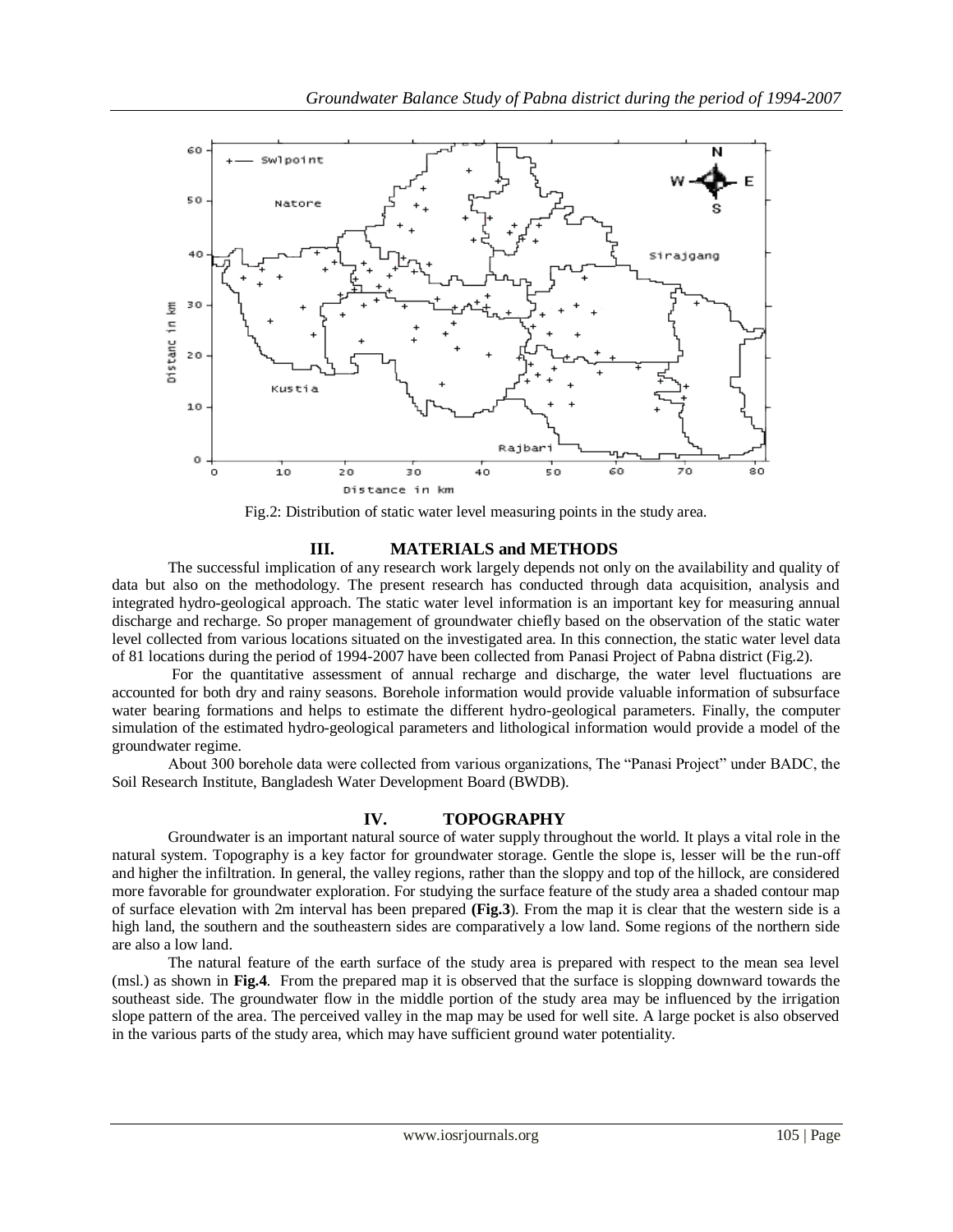

 Fig.**Error! No text of specified style in document.**: Contour map of elevation of the earth surface of the study area (2m interval)



Fig.4: Physical shape of the earth surface of the study area with respect to mean sea level

## **V. WATER HEAD MAP**

 Groundwater moves in the direction of the decreasing head. The head at a point is taken as the elevation, above an arbitrary datum, of the top of a static column of water that can be supported above the point. The elevation of the point above the datum is called the elevation head. In a complete groundwater survey it is necessary to identify the true gradients of the water head surface, relative to a datum plane. The position of the water table with respect to the datum is generally known as Water Head Position (W.H.P). The aerial variation of water head with respect to mean sea level (msl) represents the potentiometric surface. The water head position with respect to (msl) of the study area the contour map has been prepared and surface view of the water head position of the study area of dry and rainy seasons of the year 1993-2008 are shown in **Fig.5 and Fig.6** respectively. These figures illustrate that the flow of underground water originates from the north-western corner and western side of the study area and moving towards northern, eastern and southeastern corners.

 From the water head contour maps it is also observed that there is a decreasing trend of water head position from the year 1993 to 2008 in dry period. This indicates that the water level is going downward. After the monsoon, almost same effect is observed. Although the fluctuations of the water head positions between in dry and wet seasons of different years are the same, but it could not cover up the initial position of the year of 1993.

## **VI. VOLUMETRIC ANALYSIS OF RECHARGE AND DISCHARGE**

 A quantitative assessment of groundwater recharge and discharge has been made for the study area. In the present work annual recharge and discharge have been estimated only considering the fluctuation of groundwater table. In the recharge estimation, the rising of groundwater table from dry to rainy seasons is considered and volume between them is calculated. This volume is multiplied by the specific yield of respective formations saturated with groundwater to have the recharged volume of water. The partial volumes of different formations are calculated carefully. Similarly, for discharge estimation, volume covered by shifting water table from rainy to dry season is considered. This can be formulated as follows:

$$
Q = V.S_y
$$
  
= V<sub>1</sub>.S<sub>y1</sub> + V<sub>2</sub>.S<sub>y2</sub>

Where,  $Q = \text{recharged}/\text{discharged volume of water}$ ,

 $V =$  total volume between water-tables,

 $S_y$  = specific yield of the formation,

 $V_1$  = partial volume within first formation,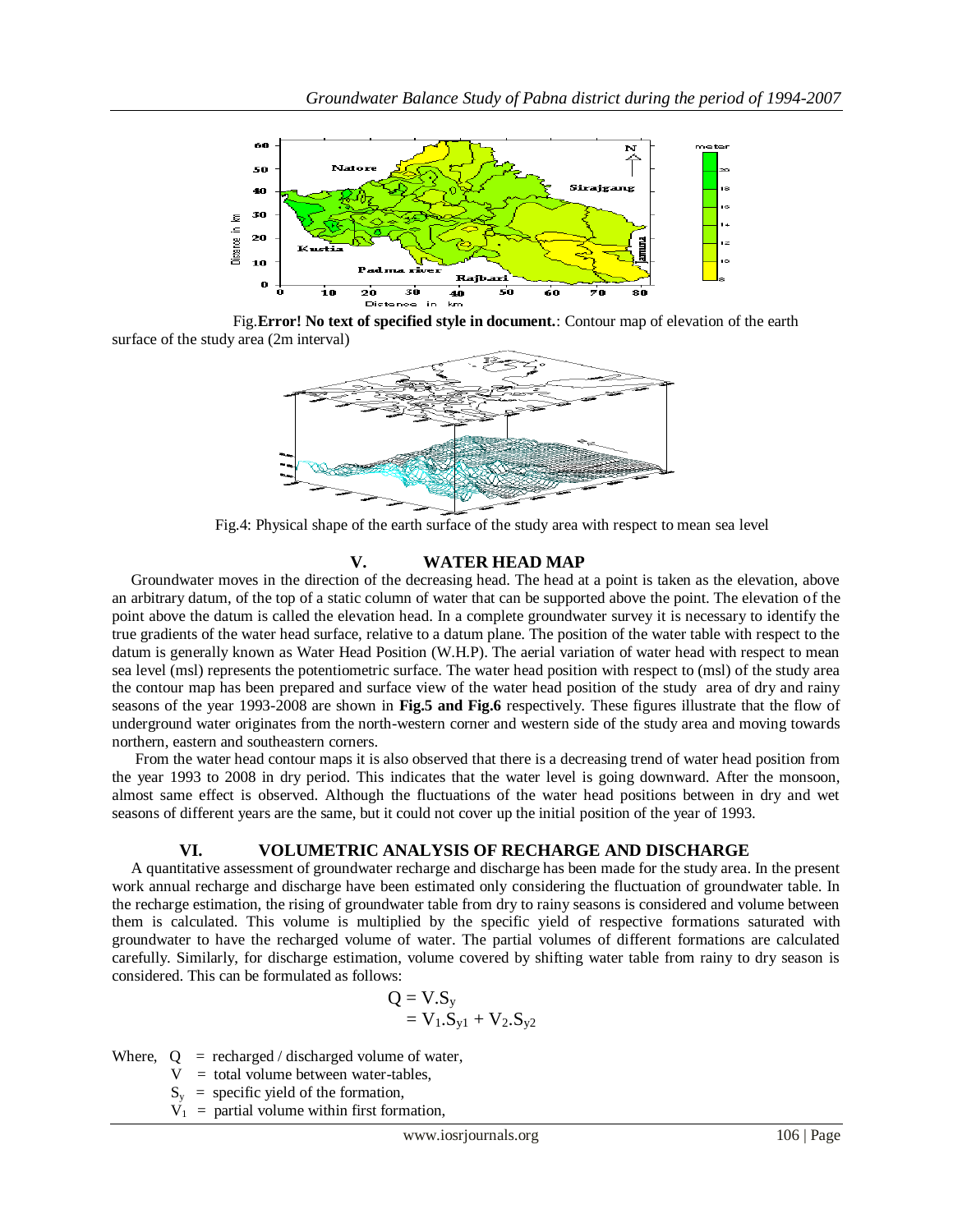- $S_{v1}$  = specific yield of first formation
- $V_2$  = partial volume within second formation,
- $S_{v2}$  = specific yield of second formation.

 As the water table in the study area fluctuates within two formations – top clay and fine sand; so, during recharge and discharged calculations only these two formations have been taken into account. For the estimation of total volume of water in the present computation the specific yields of clay and fine sand are considered as 3% and 23% respectively. During the estimation of volume of water recharged and discharged during the period 1994-2007, first the amount of water discharged in the year of 1994 is estimated considering the water level fluctuations between after rainy of 1993 and dry seasons of the years 1994 and similarly, the volume of water discharged in the year of 1994 is calculated considering the fluctuations of water level between the post-monsoon and pre-monsoon of 1994.In this process, the volume of recharged and discharged water have been calculated for the different years. The estimated annual recharge and discharge of the years 1994-2007 are presented in the Table-



Fig.5: Contour maps of water head position in the investigated area (In dry and miny seasons).

Fig.5: Contour maps of water head position in the investigated area (In dry and rainy seasons).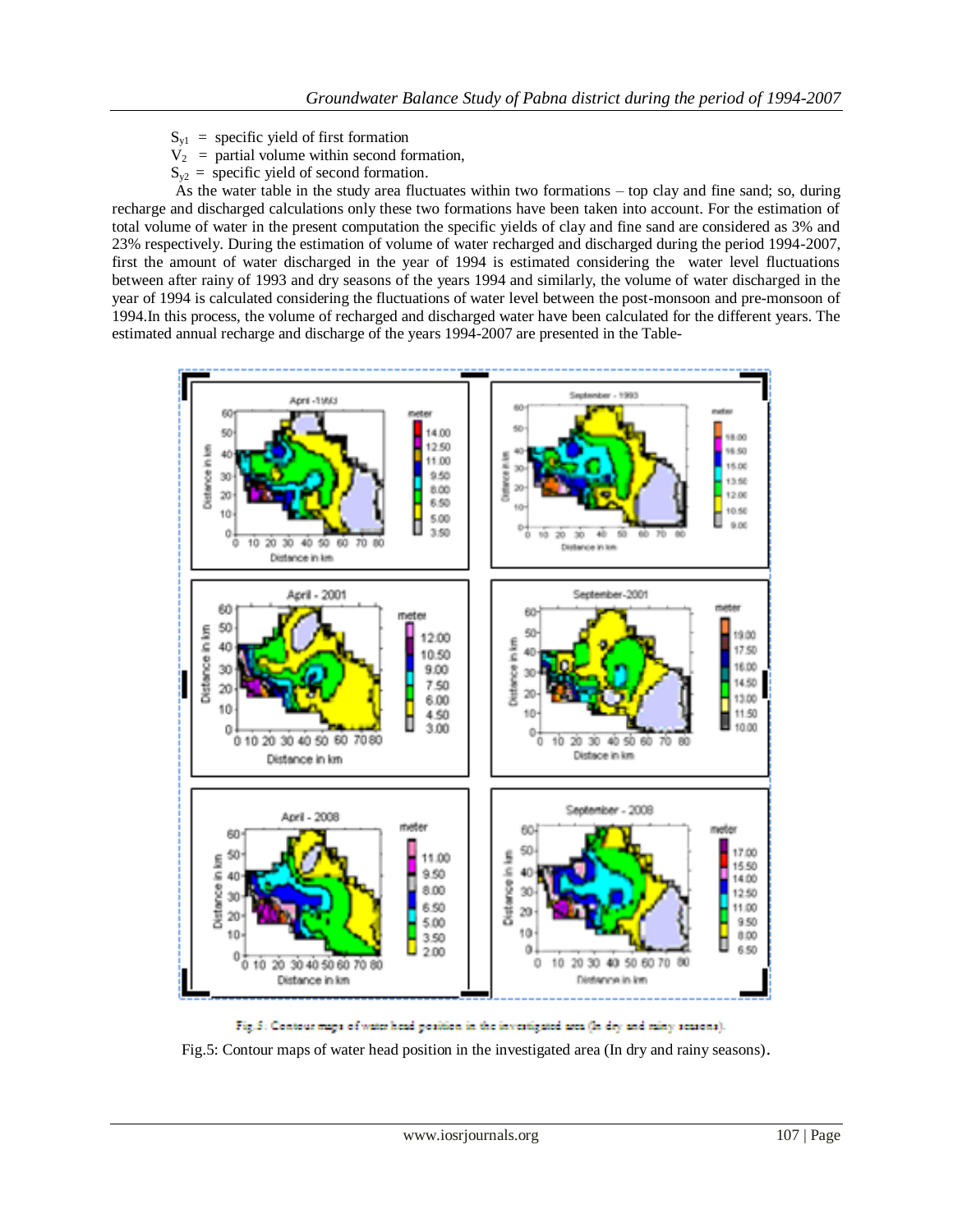

Fig.6: Water head variation in the different years between dry (April) and rainy (Sept.) seasons.

The Histogram of Fig.7 shows the total volume of recharged and discharged water along with rainfall of the investigated area during the period 1996-2007. Except the years of 1998, 2003 and 2007, the discharge is greater than that of recharge.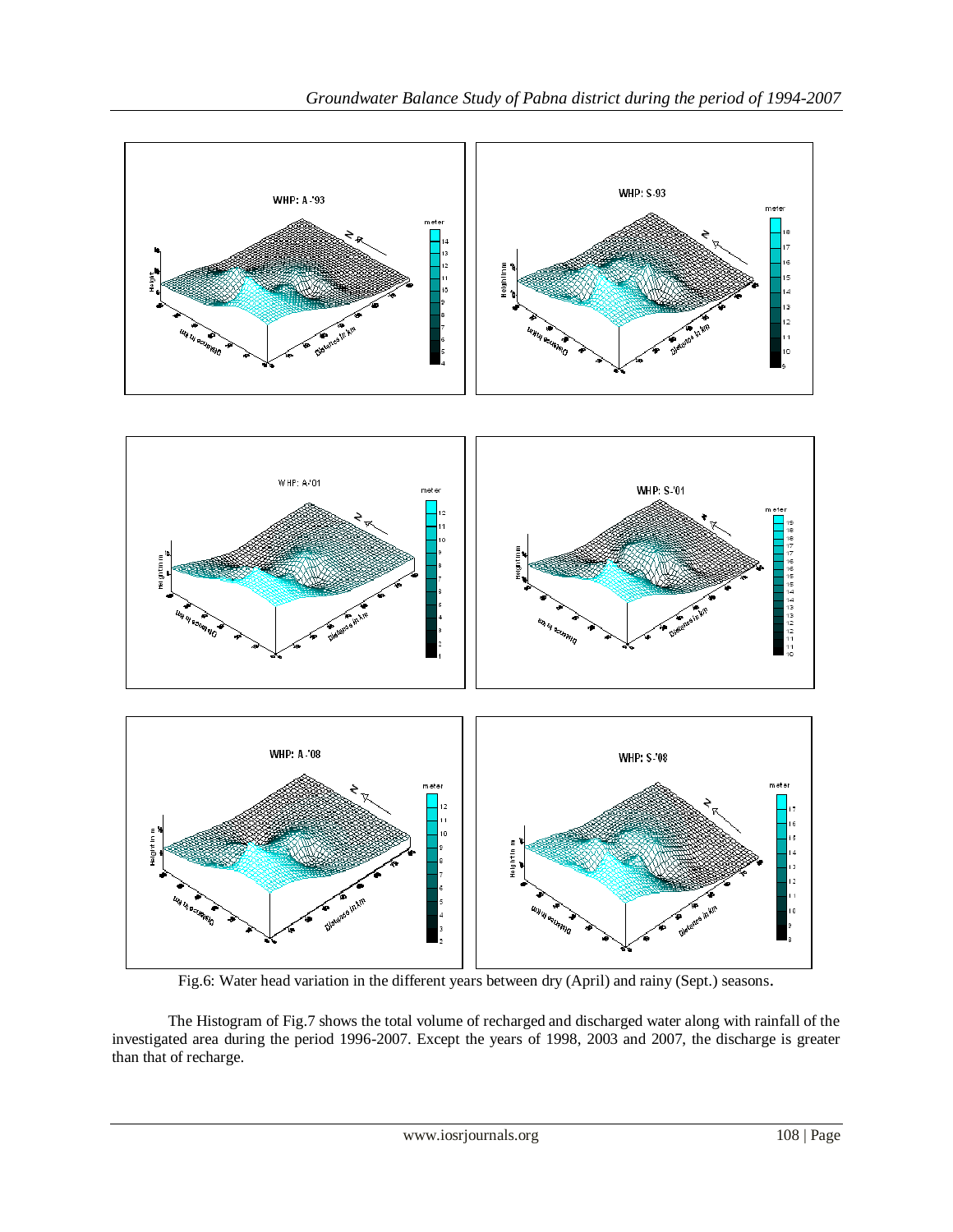

#### Discharge Recharge and Rainfall representation



## **VII. GROUNDWATER BALANCE STUDY**

The main objective of this groundwater investigation is to define the present hydro-geological regime and groundwater balance n detail to allow the prediction of the effects on water levels of additional discharge and recharge. Groundwater reservoirs receive their greatest replenishment from precipitation and stream flow. Thus, a groundwater reservoir is said to be used efficiently if its operation is on the basis of a balance of each year between recharge and discharge. If the balance is achieved during a climatic cycle of several years" duration, however, the groundwater reservoir can provide hold over storage from wet years for the drier years when the need for water is greatest (Thomas, 1951).But if groundwater is withdrawn at a rate exceeding the recharge, different types of hazards may occur such as (i) declination of water level, (ii) deterioration of water quality, and (iii) destruction of hydraulic properties. The present study area suffers from some of the above problems for large scale abstraction of groundwater due to irrigation. So, with a view to management and further development of groundwater an assessment of groundwater resources of the study area has been made on the basis of input-output stresses.

 Groundwater balance for the study area is worked out using the following relation assuming the natural groundwater inflow to be equal to the groundwater outflow,

### $\Delta S = I - O$

Where,  $\Delta S$  = Change in storage,

 $I =$  annual input to groundwater system,

 $O =$  annual output from groundwater system.

The groundwater balance is carried out with the observed data for the period 1994 to 2007 and presented in table-1. It is clearly observed from the table that the amount of water overdraft during the tenure (1994-2007) is -0.12 km<sup>3</sup>. This over- exploitation of underground water has resulted an average declination of 0.26m of water table in the area studied. From Fig.5 and Fig.6, a permanent declination of groundwater level have also been identified.

| Table 1: Annual Feenarge, ubenurge and balance data. |                  |                  |                    |             |  |  |
|------------------------------------------------------|------------------|------------------|--------------------|-------------|--|--|
| Period                                               | Annual Discharge | Annual Discharge | 6#Balance          | Net Balance |  |  |
|                                                      | (O)              |                  | $\Delta S = I - O$ | $(Km^3)$    |  |  |
|                                                      | $(Km^3)$         | $(Km^3)$         | $(Km^3)$           |             |  |  |
| 1994                                                 | 0.79             | 0.69             | $-0.10$            |             |  |  |
| 1995                                                 | 0.85             | 0.97             | 0.12               |             |  |  |
| 1996                                                 | 0.84             | 0.78             | $-0.06$            |             |  |  |
| 1997                                                 | 0.71             | 0.75             | 0.04               |             |  |  |
| 1998                                                 | 0.80             | 0.90             | 0.10               |             |  |  |

**Table-1: Annual recharge, discharge and balance data.**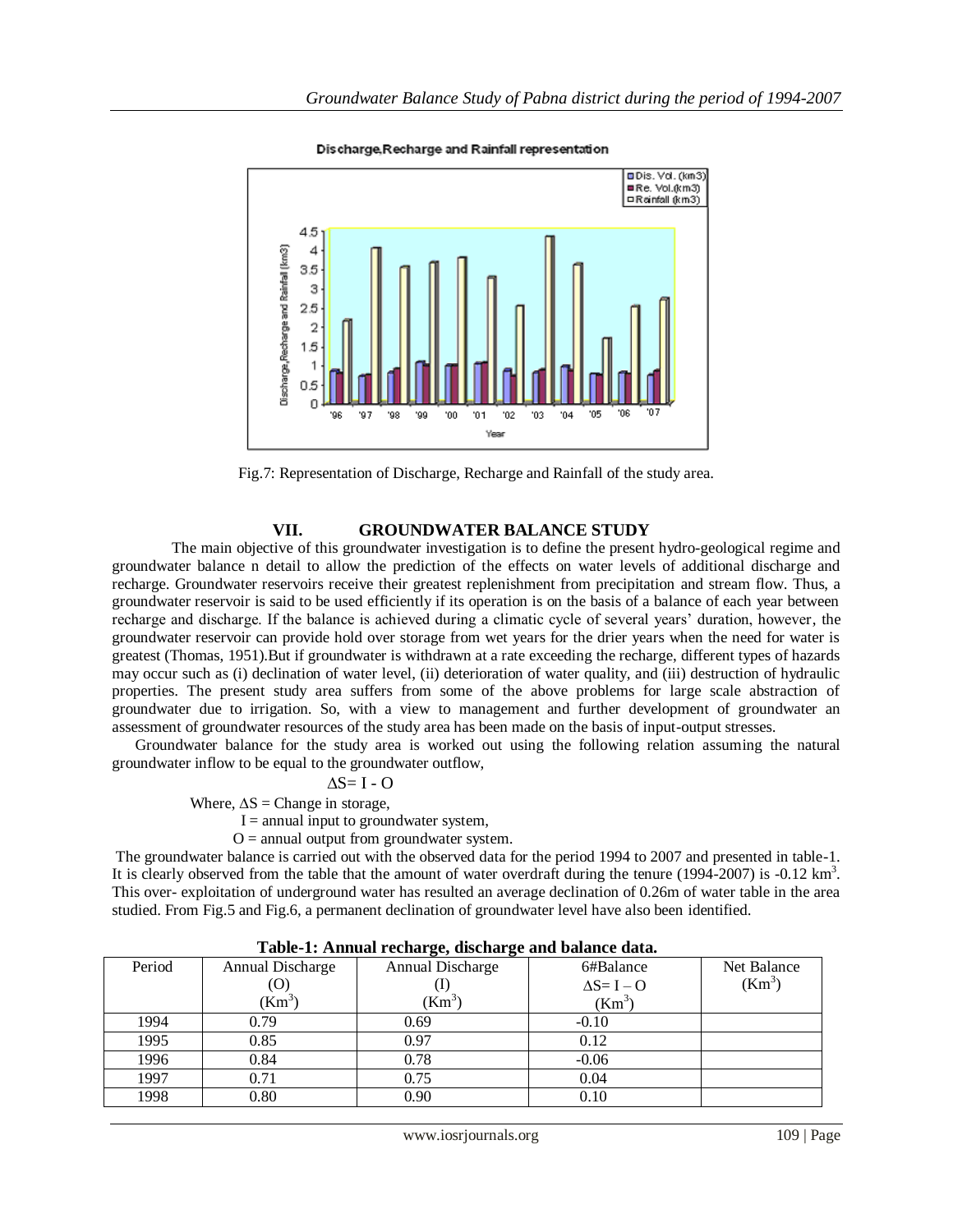| 1999 | 1.07 | 0.98 | $-0.09$ |         |
|------|------|------|---------|---------|
| 2000 | 0.97 | 0.98 | 0.01    | $-0.12$ |
| 2001 | 1.04 | 1.06 | 0.02    |         |
| 2002 | 0.85 | 0.70 | $-0.15$ |         |
| 2003 | 0.80 | 0.87 | 0.07    |         |
| 2004 | 0.95 | 0.84 | $-0.11$ |         |
| 2005 | 0.77 | 0.73 | $-0.04$ |         |
| 2006 | 0.80 | 0.76 | $-0.04$ |         |
| 2007 | 0.73 | 0.84 | 0.11    |         |

# **VIII. CONCLUSION**

 Bangladesh predominantly is an agricultural country. It plays a significant role in the overall economic development of the country. The Bangladesh Government has identified agriculture and rural development as the topmost priority sectors for rapid poverty alleviation. With about 21.11 percent of GDP contributed by agriculture and another 36 percent by the rural non-firm sector, the rural economy as a whole contributes more than 60 percent of the total GDP. So, it needs not be said time and again that there is no alternative to agriculture for the survival and development of the nation. Our nation had rightly realized that the gravity of agriculture in the beginning of our new journey as an independent country; and accordingly, soon, after the achievement of our independence (The Guardian).

 Groundwater is an important segment of the hydrologic cycle and constitutes about one third of world"s fresh water reserves. Being relatively free from the pathological organism, turbidity, radio-chemical and biological contaminations, it has distinct advantages over surface water resources. It is the most dependable resource. Its chemical composition is nearly constant unless there is sudden contamination from industries or mines and is available almost everywhere on land phases. Therefore, the major replenishable resource of water interests all the engineers connected with water supply and irrigation (K.C.Patra ,2001). Exploration of groundwater reservoir as a viable source of fresh water is safer and economical than surface water. The need to develop appropriate models for exploration,

 The irrigation in the study area part is almost entirely dependent upon groundwater and is becoming increasingly important for crop production. But the overexploitation leads to the fall of water table in this area.

 Therefore, to assess the sustainability of this it is required to examine the nature of the aquifer system precisely. The presence of water table in the aquifer system of the investigated area indicates that the system is unconfined in nature and the water table lies within the sandy formation. The aim of the work is to target the groundwater reserve in the study area that can be used for drinking, domestic supplies and irrigation.

 From the volumetric analysis of recharge, discharge and rainfall of the study area it is observed that the recharge amount of groundwater is less than that of the discharge. Although, the rainfall of the study area is enough. From the above observation it is obviously prevailed that overexploitation of groundwater should be prohibited for the sustainable groundwater reserve for year round cropping system and other uses.

 So, steps must be taken for continuous monitoring of water level fluctuations and for optimal exploration and proper management of the groundwater system the number of wells and their pumping rates should be controlled.

 The water head position of the investigated area has been prepared for studying the direction of groundwater flow throughout the aquifer system. The flow directions show that the subsurface water flow of the investigated area has originated in the northwestern corner and is directed towards the southeastern and southwestern corners. The distribution of groundwater is

greatly influenced by the topography of the area. These parameters are very important for selecting the groundwater potential zones.

## **Acknowledgement**

 The work has been accomplished in the Geophysics Laboratory of the Department of Applied Physics and Electronic Engineering of Rajshahi University with the full co-operation of the institution of "Panasi Project" under the department of Bangladesh Agriculture evelopment Corporation (BADC), Pabna, Bangladesh and the direct supervision of my supervisor who is appointed as a guide for this research work. I am very much grateful to the stated institution for giving us relevant information about the work.